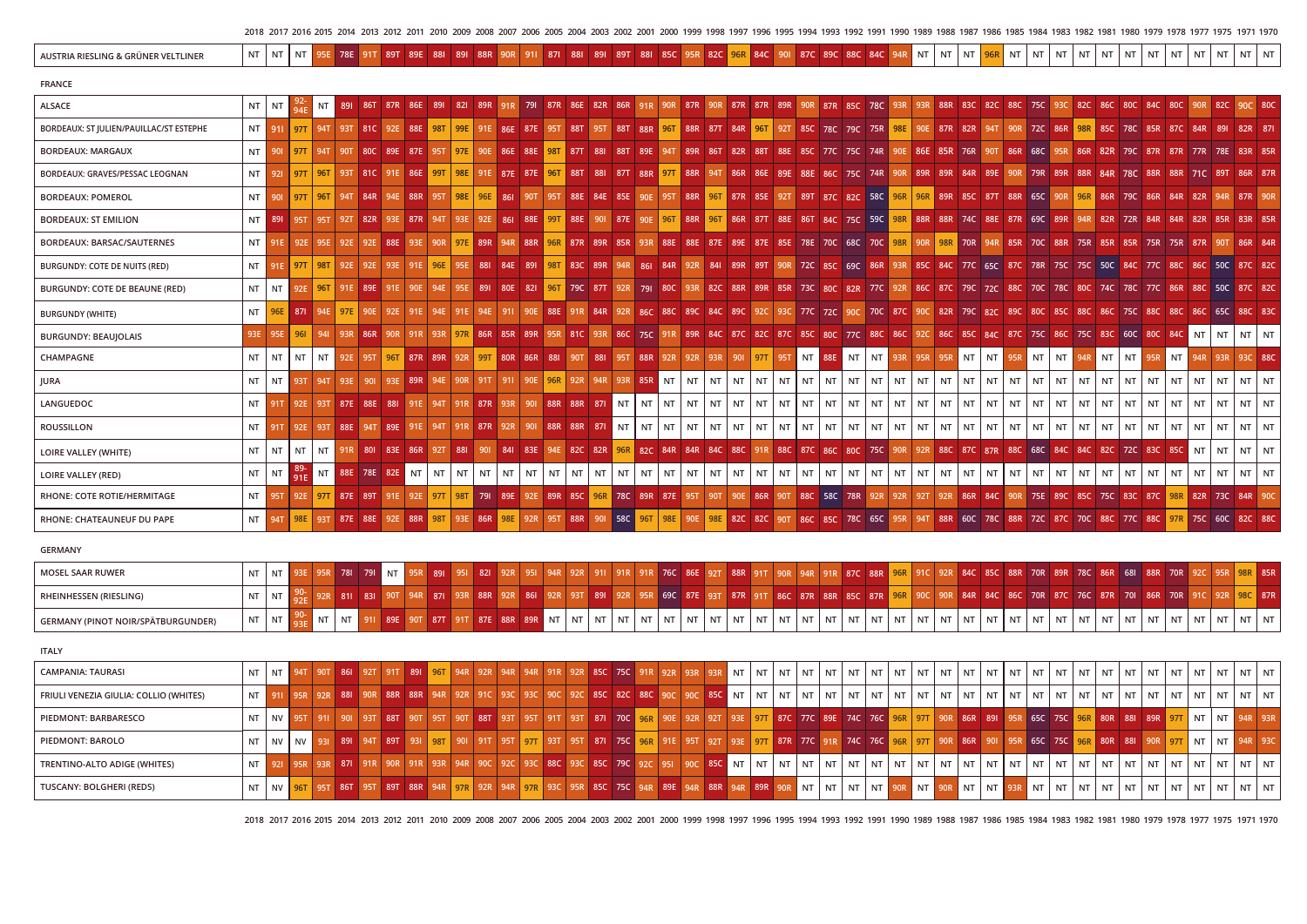**2017 2016 2015 2014 2013 2012 2011 2010 2009 2008 2007 2006 2005 2004 2003 2002 2001 2000 1999 1998 1997 1996 1995 1994 1993 1992 1991 1990 1989 1988 1987 1986 1985 1984 1983 1982 1981 1980 1979 1978 1977 1975 1971 1970 2018**

| <sup>1</sup> TUSCANY: BRUNELLO DI MONTALCINO | NT   |                 | NV NV NV 88T |  |  |            |            |     |  |  |              | <b>88C</b> | $-$ ooC 70C $0$ |     |     |     | 89E 95T 88R                                                    | 95R 88R |    |         |  |            | 93R NT 90R NT NT 94R NT                              |   |  | 94R NV NV 93R NT 9 |    |         |       | $\blacksquare$ NT $\blacksquare$ | 5.17 | NT I       |                 | NT NT                       | <b>NT</b> | NT        |
|----------------------------------------------|------|-----------------|--------------|--|--|------------|------------|-----|--|--|--------------|------------|-----------------|-----|-----|-----|----------------------------------------------------------------|---------|----|---------|--|------------|------------------------------------------------------|---|--|--------------------|----|---------|-------|----------------------------------|------|------------|-----------------|-----------------------------|-----------|-----------|
| TUSCANY: CHIANTI CLASSICO                    |      | NV <sub>b</sub> |              |  |  |            |            |     |  |  | <b>B</b> 89R |            |                 |     |     |     |                                                                |         |    |         |  |            | 88C 75C 93R 88E 94R 88R 95R 88R 89R NT 89R NT NT 90R | N |  | l NT l             | NV | 93R 60C | NT 90 | NT                               |      | <b>NIT</b> | NT              | INT.                        |           | $NT$ $NT$ |
| SICILY: ETNA                                 | ALT. | <b>NV</b>       |              |  |  |            | <b>88R</b> | 89R |  |  |              | 88C        | 70C             | 88C |     |     | $\overline{\vert}$ NT $\vert$ NT $\vert$ NT $\vert$ NT $\vert$ |         | NΤ | NT   NT |  | <b>NI7</b> |                                                      |   |  |                    |    |         |       | <b>NIT</b>                       |      |            | $\mathsf{I}$ NT | l NT                        |           | NT NT     |
| VENETO: VALPOLICELLA (AMARONE)               | NT I | NV              |              |  |  | <b>87P</b> |            |     |  |  |              | <b>88C</b> | <b>83C</b>      |     | 88C | 89C |                                                                |         |    |         |  |            |                                                      |   |  |                    |    |         |       |                                  |      |            | NT              | $\overline{\phantom{a}}$ NT |           | $NT$ NT   |

## **PORTUGAL**

| PORTUGAL (DRY WINES)    | ΝT | - IV I |  | --- |  |      |  |      |    |      |            | --    | <b>AIT</b> | NT     | 'N)          | IN I |                   |            | $\ddot{\phantom{0}}$ | <b>NIT</b> | NT<br>- IV 1 | ו צו      | NI.   |   | <b>A F</b> | NT | $\mathbf{N}$ | - IN I | IN L |                                      |            | 5.17 | <b>NIT</b><br>- IN 1 | $\sim$ $\sim$ $\sim$<br>INI | NT   | NT |
|-------------------------|----|--------|--|-----|--|------|--|------|----|------|------------|-------|------------|--------|--------------|------|-------------------|------------|----------------------|------------|--------------|-----------|-------|---|------------|----|--------------|--------|------|--------------------------------------|------------|------|----------------------|-----------------------------|------|----|
| PORTUGAL (VINTAGE PORT) | ΝT | IV I   |  | --- |  | IV L |  | IV L | NT | IV L | <b>IVI</b> | IVV I |            | 14 V 1 | $\mathbf{N}$ |      | NN/<br><b>IVV</b> | <b>NIV</b> |                      | <b>NV</b>  |              | <b>NV</b> | I V V | . |            |    | <b>IVV</b>   |        |      | <b>AB</b><br>$\mathbf{I} \mathbf{V}$ | <b>IVV</b> |      | IVV                  |                             | I NV |    |

| SPAIN                           |  |  |  |                                                                                                                                                                         |  |  |  |  |  |  |  |  |  |                                                                                                                       |  |  |  |  |                                         |  |  |  |    |       |  |
|---------------------------------|--|--|--|-------------------------------------------------------------------------------------------------------------------------------------------------------------------------|--|--|--|--|--|--|--|--|--|-----------------------------------------------------------------------------------------------------------------------|--|--|--|--|-----------------------------------------|--|--|--|----|-------|--|
| RIOJA                           |  |  |  | 901 92T 88T 95T 92R 90R 89R 85R 92R 95E 871 76C 94R 86E 86E 82C 86R 85R 90R 90R 87R 85R 76R 87R 90R 87R 82C 82R 82C 78R 74C 92C 78R 74C 92C 75C 79C 84C 86R 84C 74C 90C |  |  |  |  |  |  |  |  |  |                                                                                                                       |  |  |  |  |                                         |  |  |  |    |       |  |
| CASTILLA LEON: RIBERA DEL DUERO |  |  |  | 901 93T 89T 96E 94R 91R 90R 88R 93T 95E 881 78C 95R 87C 88C 88T 86R 92R 90R 90R 87R 82R 74R 89R 88C 87C 88C 77C 85C 86R 85C 87C 84C 85C NT NT NT                        |  |  |  |  |  |  |  |  |  |                                                                                                                       |  |  |  |  |                                         |  |  |  | NT | NT NT |  |
| <b>CATALONIA: PRIORAT</b>       |  |  |  |                                                                                                                                                                         |  |  |  |  |  |  |  |  |  | $\sqrt{95R}$ NT $\sqrt{NT}$ NT $\sqrt{NT}$ NT $\sqrt{NT}$ NT $\sqrt{NT}$ NT $\sqrt{NT}$ NT $\sqrt{NT}$ NT $\sqrt{NT}$ |  |  |  |  | INT INT INT INT INT INT INT INT INT INT |  |  |  |    | NT NT |  |
| GALICIA                         |  |  |  |                                                                                                                                                                         |  |  |  |  |  |  |  |  |  | <u>INT INT INT INT INT I</u>                                                                                          |  |  |  |  | NT  86R  NT   NT   NT   NT   NT         |  |  |  |    | NT NT |  |

| USA/CALIFORNIA                      |  |  |  |  |  |  |  |  |  |  |  |  |  |  |  |  |  |  |  |  |  |                                                                                                                                                                                                 |  |
|-------------------------------------|--|--|--|--|--|--|--|--|--|--|--|--|--|--|--|--|--|--|--|--|--|-------------------------------------------------------------------------------------------------------------------------------------------------------------------------------------------------|--|
| NORTH COAST (CABERNET SAUVIGNON)    |  |  |  |  |  |  |  |  |  |  |  |  |  |  |  |  |  |  |  |  |  |                                                                                                                                                                                                 |  |
| NORTH COAST (CHARDONNAY)            |  |  |  |  |  |  |  |  |  |  |  |  |  |  |  |  |  |  |  |  |  | NT 94E 96E 94R 93R 94E 88I 91E 90R 88I 92R 87I 94E 92R 91R 90R 90C 87C 89R 89R 92C 87C 92C 88C 90C 92C 85C 90C 75C 89C 75C 90C 84C 88C 85C 85C 86C 83C 86C 80C 86C 80C 82C 82C 83C              |  |
| NORTH COAST (ZINFANDEL)             |  |  |  |  |  |  |  |  |  |  |  |  |  |  |  |  |  |  |  |  |  | NT 93R 901 93R 92R 92R 741 90R 851 781 88R 791 781 821 93R 85R 90R 83C 87R 86C 85E 89C 87R 92C 90C 90C 90C 91C 83C 82C 80C 87C 88C 88R 78C 80C 82C 82C 83C 86C 87C 80C 60C 80C                  |  |
| NORTH COAST (PINOT NOIR)            |  |  |  |  |  |  |  |  |  |  |  |  |  |  |  |  |  |  |  |  |  | NT 91R 871 94R 90R 93R 841 91R 90R 861 901 871 90E 891 90R 92E 88R 92E 88R 90E 88R 90E 88R 98R 92R 88R 88R 88R 86R 86C 87C 86C 84C 86C 84C 85C 84C 83C 85C 86C 84C 83C 85C 86C 84C 87T NT NT NT |  |
| CENTRAL COAST: PASO ROBLES          |  |  |  |  |  |  |  |  |  |  |  |  |  |  |  |  |  |  |  |  |  |                                                                                                                                                                                                 |  |
| <b>CENTRAL COAST: SANTA BARBARA</b> |  |  |  |  |  |  |  |  |  |  |  |  |  |  |  |  |  |  |  |  |  |                                                                                                                                                                                                 |  |

| <b>USA/OREGON</b>            |        |      |                        |        |              |         |     |  |                                         |           |    |     |            |       |    |                             |    |    |    |  |  |  |  |  |  |                                                                                                                                                                  |  |
|------------------------------|--------|------|------------------------|--------|--------------|---------|-----|--|-----------------------------------------|-----------|----|-----|------------|-------|----|-----------------------------|----|----|----|--|--|--|--|--|--|------------------------------------------------------------------------------------------------------------------------------------------------------------------|--|
| WILLAMETTE VALLEY PINOT NOIR | NT NT  |      | 93R NT                 |        |              |         |     |  |                                         |           |    |     |            |       |    |                             |    |    |    |  |  |  |  |  |  | 93T 87R 92R 90R 88I 86R 94T 84T 91E 85T 86E 88E 92I 85E 86E 92E 89T 87C 83C 76C 92R 89R 88R 87C 90C 86C 88C 72C 85C 85C 86C 86C 86C 86C 86C NT NT NT NT NT NT NT |  |
| USA/WASHINGTON               |        |      |                        |        |              |         |     |  |                                         |           |    |     |            |       |    |                             |    |    |    |  |  |  |  |  |  |                                                                                                                                                                  |  |
| CABERNET SAUVIGNON/SYRAH     |        | l NT | NT .<br>N <sub>T</sub> |        | $\sqrt{951}$ | 87E 92T | 92T |  |                                         |           |    |     |            |       |    |                             |    |    |    |  |  |  |  |  |  | 90R 89R 92R 89R 90T 90T 88T 88T 87R 90R 87R 89R 85C 87R 92R 88R 90R 78R 86R 72C 92R 78C NT NT NT NT NT NT NT NT NT                                               |  |
|                              |        |      |                        |        |              |         |     |  |                                         |           |    |     |            |       |    |                             |    |    |    |  |  |  |  |  |  |                                                                                                                                                                  |  |
| ARGENTINA                    | NT 92E |      | 961<br>911             | $-92F$ |              |         |     |  | 95E 91R 94R 92R 90R 91R 92R 94R 93R 91R | <b>NT</b> | NT | NT. | $'$ NT $ $ | NT NT | NT | $'$ NT $\vert$<br><b>NT</b> | NT | NT | NT |  |  |  |  |  |  |                                                                                                                                                                  |  |
| <b>AUSTRALIA</b>             |        |      |                        |        |              |         |     |  |                                         |           |    |     |            |       |    |                             |    |    |    |  |  |  |  |  |  |                                                                                                                                                                  |  |

| SOUTH AUSTRALIA: BAROSSA/MCLAREN VALE | <b>NT 89T</b> |  |  |                                 |  |  |  |  |  |  |  |  |  |  |  |  |  |  |  |  |  |                                                                                                                                                                                                                              |  |
|---------------------------------------|---------------|--|--|---------------------------------|--|--|--|--|--|--|--|--|--|--|--|--|--|--|--|--|--|------------------------------------------------------------------------------------------------------------------------------------------------------------------------------------------------------------------------------|--|
| <b>WESTERN AUSTRALIA</b>              |               |  |  |                                 |  |  |  |  |  |  |  |  |  |  |  |  |  |  |  |  |  |                                                                                                                                                                                                                              |  |
| NEW SOUTH WALES                       |               |  |  |                                 |  |  |  |  |  |  |  |  |  |  |  |  |  |  |  |  |  | 17   185   189   1947   181   178   182   189R   85R   79   190R   84R   87R   177   177   177   177   177   177   177   177   177   177   177   177   177   177   177   177   177   177   177   177   177   177   177   177 |  |
| <b>VICTOR/TASMANIA</b>                |               |  |  | 90T 93E 94T 78I 92T 87I 85R 85I |  |  |  |  |  |  |  |  |  |  |  |  |  |  |  |  |  |                                                                                                                                                                                                                              |  |

2018 2017 2016 2015 2014 2013 2012 2011 2010 2009 2008 2007 2006 2005 2004 2003 2002 2001 2000 1999 1998 1997 1996 1995 1994 1993 1992 1991 1990 1989 1988 1987 1986 1985 1984 1983 1982 1981 1980 1979 1979 1977 1975 1971 197